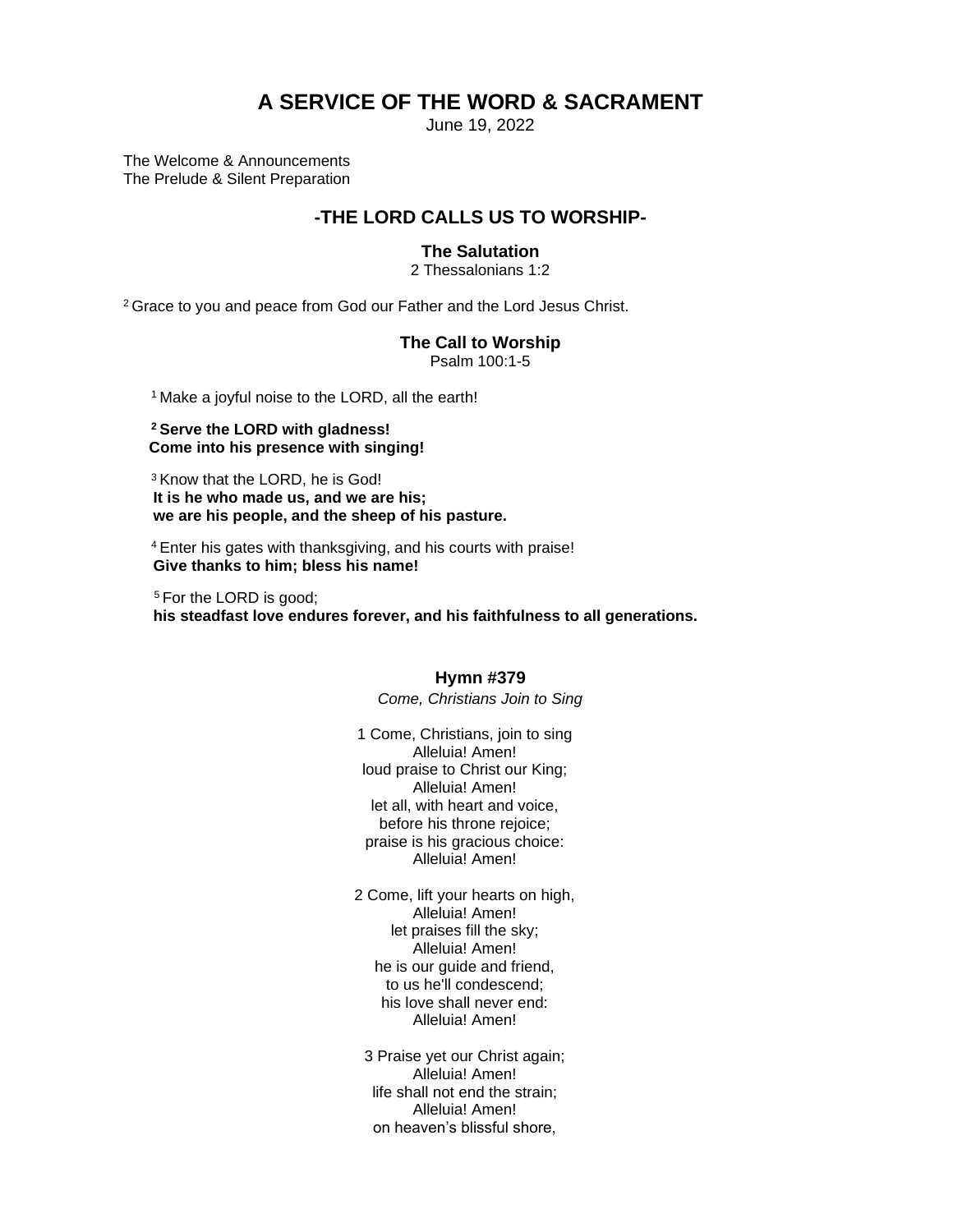his goodness we'll adore, singing forevermore, "Alleluia! Amen!" *Used by Permission (CCLI #11063671)*

### **The Invocation & Prayer of Praise**

### **-THE LORD ASSURES US OF HIS FORGIVENESS-**

### **The Call to Confession**

James 5:15-16

**<sup>15</sup>** And the prayer of faith will save the one who is sick, and the Lord will raise him up. And if he has committed sins, he will be forgiven. <sup>16</sup> Therefore, confess your sins to one another and pray for one another, that you may be healed. The prayer of a righteous person has great power as it is working.

### **The Confession of Sin**

❖ Silent Prayers of Confession

❖ General Prayer of Confession

Unison:

 Most holy and merciful Father, we acknowledge and confess before You our sinful nature prone to evil and slothful in good—and all our shortcomings and offenses against You. You alone know how often we have sinned in wandering from Your ways, in wasting Your gifts, in forgetting Your love. O Lord, have mercy on us, who are ashamed and sorry for all wherein we have displeased You. Teach us to hate our errors, cleanse us from our secret faults, and forgive our sins for the sake of Your dear Son. And O most holy and loving Father, send Your purifying grace into our hearts, we beseech You, that we may henceforth live in Your light and walk in Your ways, according to the commandments of Jesus Christ our Lord. Amen.

# **The Assurance of Pardon**

Hebrews 2:9

<sup>9</sup> But we see him who for a little while was made lower than the angels, namely Jesus, crowned with glory and honor because of the suffering of death, so that by the grace of God he might taste death for everyone.

### **Hymn #692**

*To You, O Lord, I Fly*

1 To you, O Lord, I fly And on your help depend; You are my Lord and King Most High; Great God my soul defend. A heritage for me Jehovah will remain; My portion rich and full is he, my right hand will maintain.

> 2 The lot to me that fell Is beautiful and fair;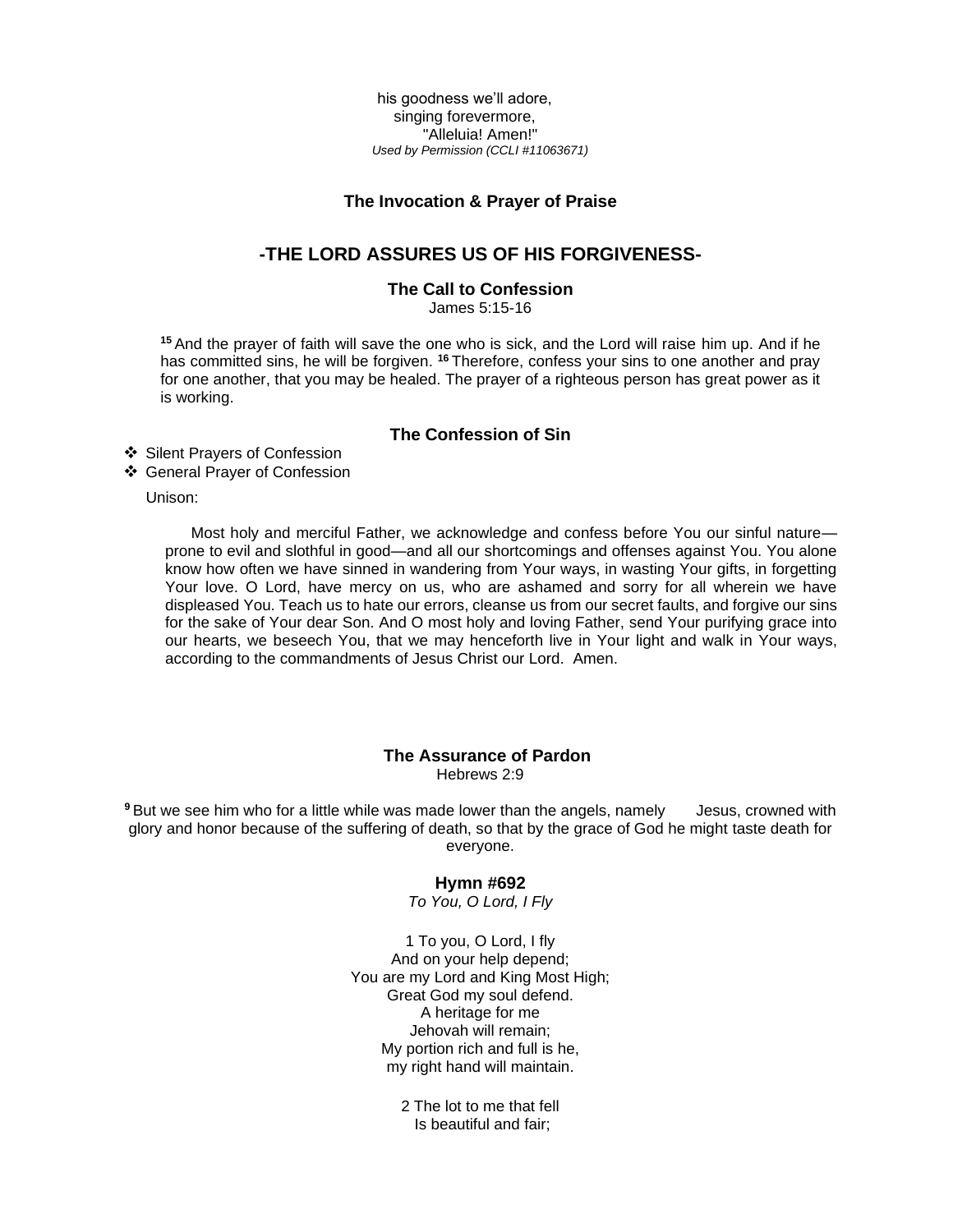The heritage in which I dwell Is good beyond compare I praise the Lord above Whose counsel guides aright; my heart instructs me in his love in seasons of the night.

3 I keep before me still The Lord Whom I have proved; At my right hand He guards from ill, And I shall not be moved. Life's pathway you will show, To your right hand will guide, Where streams of pleasure ever flow, And boundless joys abide.

*(Used by Permission: CCLI #11063671)*

#### **The Prayer of the Church**

Psalm 34:17-18

<sup>17</sup> When the righteous cry for help, the Lord hears and delivers them out of all their troubles. <sup>18</sup> The Lord is near to the brokenhearted and saves the crushed in spirit.

## **-THE LORD INSTRUCTS US FROM HIS WORD-**

### **The Old Testament Reading**

Leviticus 4:1-21

And the Lord spoke to Moses, saying, **<sup>2</sup>** "Speak to the people of Israel, saying, If anyone sins unintentionally in any of the Lord's commandments about things not to be done, and does any one of them, **<sup>3</sup>** if it is the anointed priest who sins, thus bringing guilt on the people, then he shall offer for the sin that he has committed a bull from the herd without blemish to the Lord for a sin offering. **<sup>4</sup>** He shall bring the bull to the entrance of the tent of meeting before the Lord and lay his hand on the head of the bull and kill the bull before the Lord. **<sup>5</sup>** And the anointed priest shall take some of the blood of the bull and bring it into the tent of meeting, **<sup>6</sup>** and the priest shall dip his finger in the blood and sprinkle part of the blood seven times before the Lord in front of the veil of the sanctuary. **<sup>7</sup>** And the priest shall put some of the blood on the horns of the altar of fragrant incense before the Lord that is in the tent of meeting, and all the rest of the blood of the bull he shall pour out at the base of the altar of burnt offering that is at the entrance of the tent of meeting. **<sup>8</sup>** And all the fat of the bull of the sin offering he shall remove from it, the fat that covers the entrails and all the fat that is on the entrails **<sup>9</sup>** and the two kidneys with the fat that is on them at the loins and the long lobe of the liver that he shall remove with the kidneys **<sup>10</sup>** (just as these are taken from the ox of the sacrifice of the peace offerings); and the priest shall burn them on the altar of burnt offering. **<sup>11</sup>** But the skin of the bull and all its flesh, with its head, its legs, its entrails, and its dung— **<sup>12</sup>** all the rest of the bull—he shall carry outside the camp to a clean place, to the ash heap, and shall burn it up on a fire of wood. On the ash heap it shall be burned up.

**<sup>13</sup>** "If the whole congregation of Israel sins unintentionally and the thing is hidden from the eyes of the assembly, and they do any one of the things that by the Lord's commandments ought not to be done, and they realize their guilt, **<sup>14</sup>** when the sin which they have committed becomes known, the assembly shall offer a bull from the herd for a sin offering and bring it in front of the tent of meeting. **<sup>15</sup>** And the elders of the congregation shall lay their hands on the head of the bull before the Lord, and the bull shall be killed before the Lord. <sup>16</sup> Then the anointed priest shall bring some of the blood of the bull into the tent of meeting, **<sup>17</sup>** and the priest shall dip his finger in the blood and sprinkle it seven times before the Lord in front of the veil. **<sup>18</sup>** And he shall put some of the blood on the horns of the altar that is in the tent of meeting before the Lord, and the rest of the blood he shall pour out at the base of the altar of burnt offering that is at the entrance of the tent of meeting. **<sup>19</sup>** And all its fat he shall take from it and burn on the altar. **<sup>20</sup>** Thus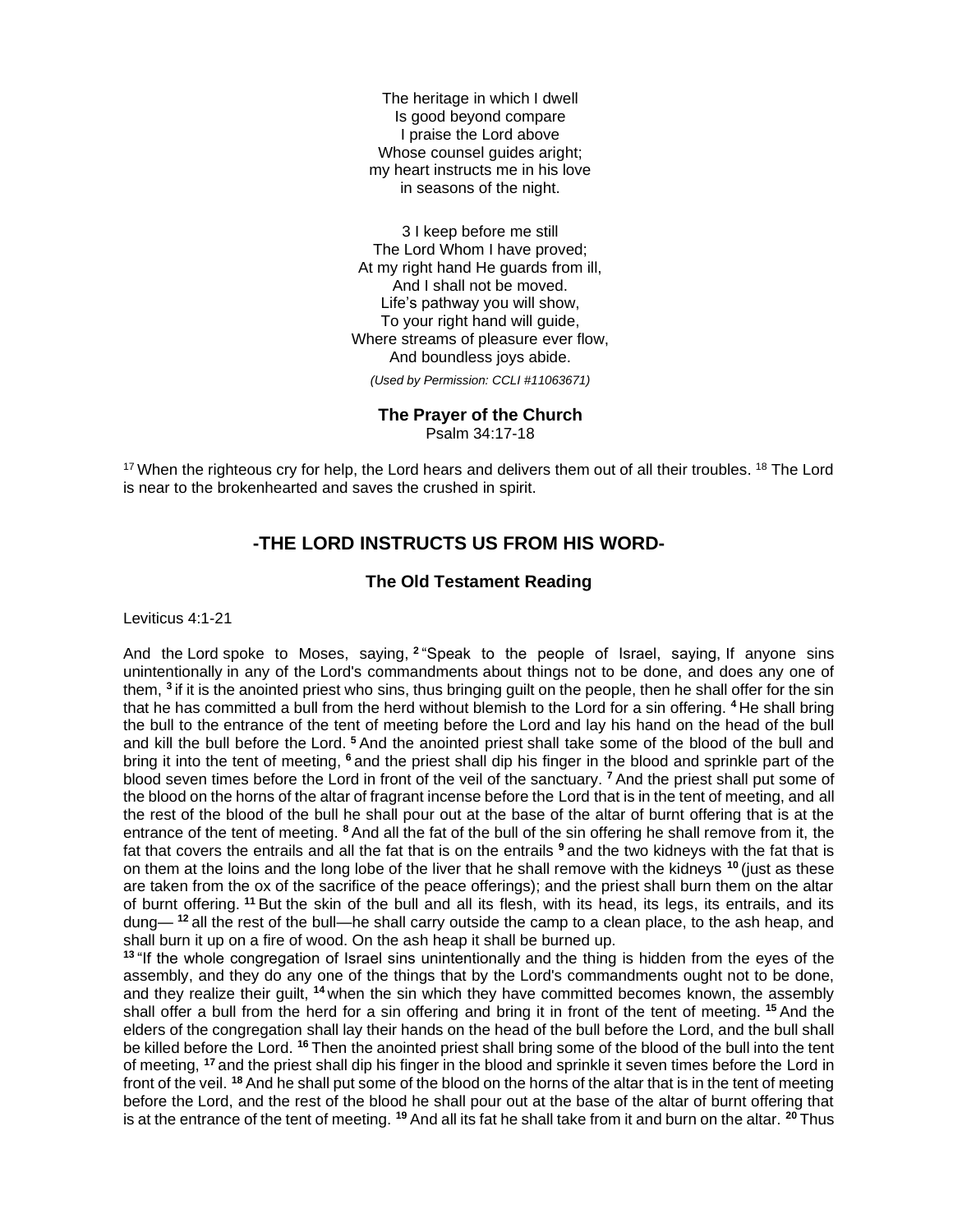shall he do with the bull. As he did with the bull of the sin offering, so shall he do with this. And the priest shall make atonement for them, and they shall be forgiven. **<sup>21</sup>** And he shall carry the bull outside the camp and burn it up as he burned the first bull; it is the sin offering for the assembly.

### **The New Testament Reading**

Hebrews 10:1-18

<sup>1</sup>For since the law has but a shadow of the good things to come instead of the true form of these realities, it can never, by the same sacrifices that are continually offered every year, make perfect those who draw near. **<sup>2</sup>** Otherwise, would they not have ceased to be offered, since the worshipers, having once been cleansed, would no longer have any consciousness of sins? **<sup>3</sup>** But in these sacrifices there is a reminder of sins every year. **<sup>4</sup>** For it is impossible for the blood of bulls and goats to take away sins.**<sup>5</sup>** Consequently, when Christ came into the world, he said, "Sacrifices and offerings you have not desired, but a body have you prepared for me; **<sup>6</sup>** in burnt offerings and sin offerings you have taken no pleasure. **<sup>7</sup>** Then I said, 'Behold, I have come to do your will, O God, as it is written of me in the scroll of the book.'" **<sup>8</sup>** When he said above, "You have neither desired nor taken pleasure in sacrifices and offerings and burnt offerings and sin offerings" (these are offered according to the law), **<sup>9</sup>** then he added, "Behold, I have come to do your will." He does away with the first in order to establish the second. **<sup>10</sup>** And by that will we have been sanctified through the offering of the body of Jesus Christ once for all. **<sup>11</sup>** And every priest stands daily at his service, offering repeatedly the same sacrifices, which can never take away sins. <sup>12</sup> But when Christ<sup>[b]</sup> had offered for all time a single sacrifice for sins, he sat down at the right hand of God, **<sup>13</sup>** waiting from that time until his enemies should be made a footstool for his feet. **<sup>14</sup>** For by a single offering he has perfected for all time those who are being sanctified. **<sup>15</sup>** And the Holy Spirit also bears witness to us; for after saying, **<sup>16</sup>** "This is the covenant that I will make with them after those days, declares the Lord: I will put my laws on their hearts, and write them on their minds, **<sup>17</sup>** then he adds, "I will remember their sins and their lawless deeds no more." **<sup>18</sup>** Where there is forgiveness of these, there is no longer any offering for sin.

> **The Sermon** Rev. Dr. Michael J. Matossian

> > *Hope for the Guilty* Leviticus 4 & 5

### **Hymn #532**

*Be Still, My Soul*

1 Be still, my soul: the Lord is on your side; bear patiently the cross of grief or pain; leave to your God to order and provide; in ev'ry change he faithful will remain. Be still, my soul: your best, your heav'nly Friend through thorny ways leads to a joyful end.

2 Be still, my soul: your God will undertake to guide the future as he has the past. Your hope, your confidence let nothing shake; all now mysterious shall be bright at last. Be still, my soul: the waves and winds still know his voice who ruled them while he dwelt below.

3 Be still, my soul: when dearest friends depart, and all is darkened in the vale of tears, then shall you better know his love, his heart,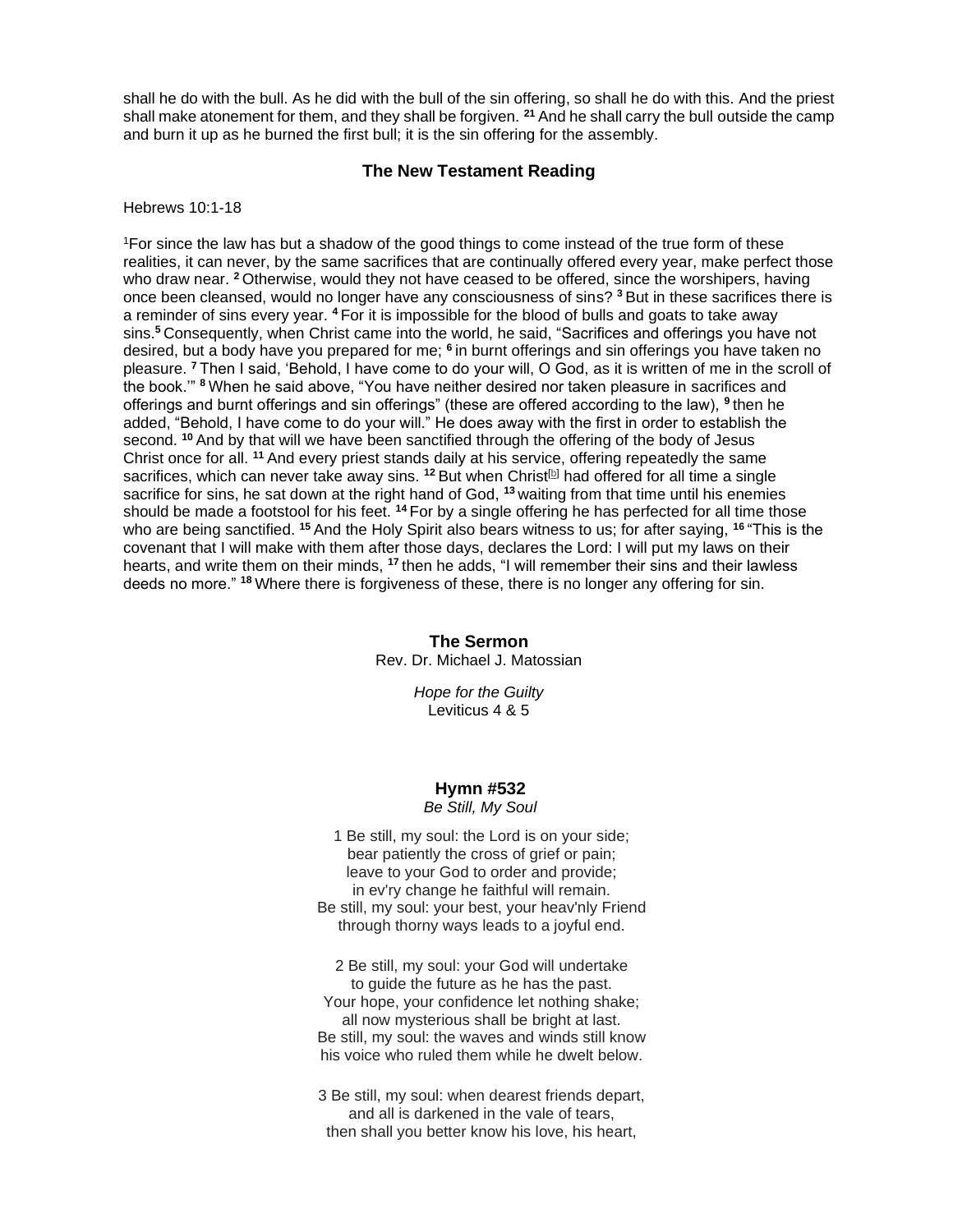who comes to soothe your sorrow and your fears. Be still, my soul: your Jesus can repay from his own fullness all he takes away.

4 Be still, my soul: the hour is hast'ning on when we shall be forever with the Lord, when disappointment, grief, and fear are gone, sorrow forgot, love's purest joys restored. Be still, my soul: when change and tears are past, all safe and blessed we shall meet at last.

*(Used by Permission: CCLI #11063671)*

## **-THE LORD FEEDS US FROM HIS TABLE-**

**The Confession of Faith**

*The Apostles' Creed*

Unison:

I believe in God the Father Almighty, Maker of heaven and earth. I believe in Jesus Christ, his only Son, our Lord, who was conceived by the Holy Spirit, and born of the virgin Mary. He suffered under Pontius Pilate, was crucified, died, and was buried; he descended into hell. The third day he rose again from the dead. He ascended into heaven and is seated at the right hand of God the Father Almighty. From there he will come to judge the living and the dead. I believe in the Holy Spirit, the holy catholic church, the communion of saints, the forgiveness of sins, the resurrection of the body, and the life everlasting. Amen. *(Trinity Psalter Hymnal, p.851)* 

**The Celebration of the Lord's Supper**

❖ Words of Institution ❖ The Breaking of the Bread ❖ The Sharing of the Cup

# **-THE LORD DISMISSES US TO HIS SERVICE-**

**The Benediction** 2 Corinthians 13:14

<sup>14</sup> The grace of the Lord Jesus Christ and the love of God and the fellowship of the Holy Spirit be with you all.

**The Doxology #570**